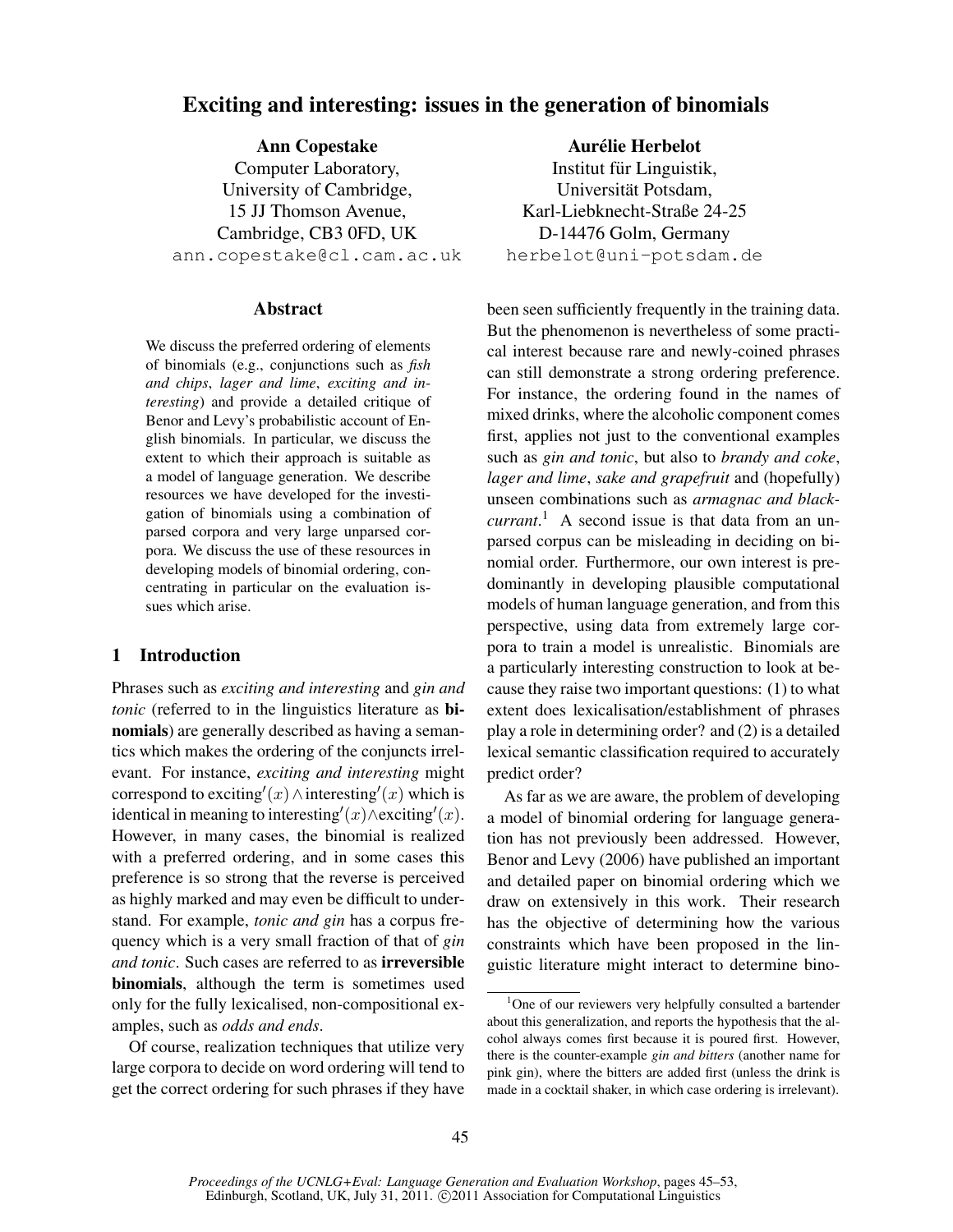mial ordering as observed in a corpus. We present a critical evaluation of that work here, in terms of the somewhat different requirements for a model for language generation.

The issues that we concentrate on in this paper are necessary preliminaries to constructing corpusbased models of binomial reversibility and ordering. These are:

- 1. Building a suitable corpus of binomials.
- 2. Developing a corpus-based technique for evaluation.
- 3. Constructing an initial model to test the evaluation methodology.

In §2, we provide a brief overview of some of the factors affecting binomial ordering and discuss Benor and Levy's work in particular. §3 discusses evaluation issues and motivates some of the decisions we made in deciding on the resources we have developed, described in §4. §5 illustrates the evaluation of a simple model of binomial ordering.

# 2 Benor and Levy's account

We do not have space here for a proper discussion of the extensive literature on binomials, or indeed for a full discussion of Benor and Levy's paper (henceforth B+L) but instead summarise the aspects which are most important for the current work.

For convenience, we follow B+L in referring to the elements of an ordered binomial as A and B. They only consider binomials of the form 'A and B' where A and B are of the same syntactic category. Personal proper names were excluded from their analysis. Because they required tagged data, they used a combination of Switchboard, Brown and the Wall Street Journal portion of the Penn Treebank to extract binomials, selecting 411 binomial types and all of the corresponding tokens (692 instances).

B+L investigate a considerable number of constraints on binomial ordering which have been discussed in the linguistics literature. They group the features they use into 4 classes: semantic, word frequency, metrical and non-metrical phonological. We will not discuss the last class here, since they found little evidence that it was relevant once the other features were taken into account. The metrical constraints were lapse (2 consecutive weak syllables are generally avoided), length (A should not have more syllables than B) and stress (B should not have ultimate (primary) stress: this feature was actually found to overlap almost entirely with lapse and length). The frequency constraint is that B should not be more frequent than A, based on corpus specific counts of frequency (unsurprisingly, frequency correlates with the length feature).

The semantic constraints are less straightforward since the linguistics literature has discussed many constraints and a variety of possible generalisations. B+L use:

- Markedness Divided into Relative formal, which includes cases like *flowers and roses* (more general term first) among others and Perception-based, which is determined by extra-linguistic knowledge, including cases like *see and hear* (seeing is more salient). B should not be less marked than A. Unfortunately markedness is too complex to summarise adequately here. It is clear that it overlaps with other constraints in some cases, including frequency, since unmarked terms tend to be more frequent.
- Iconicity Sequence ordering of events, numbered entities and so on (e.g., *shot and killed*, *eighth and ninth*). If there is such a sequence, the binomial ordering should mirror it.
- Power Power includes gender relationships (discussed below), hierarchical relationships (e.g., *clergymen and parishioners*), the 'condiment rule' (e.g., *fish and chips*) and so on. B should not be more powerful than A.
- Set Open Construction This is used for certain conventional cases where a given A may occur with multiple Bs: e.g., *nice and*.
- Pragmatic A miscellaneous context-dependent constraint, used, for instance, where the binomial ordering mirrors the ordering of other words in the sentence.

B+L looked at the binomials in sentential context to assign the semantic constraints. The iconicity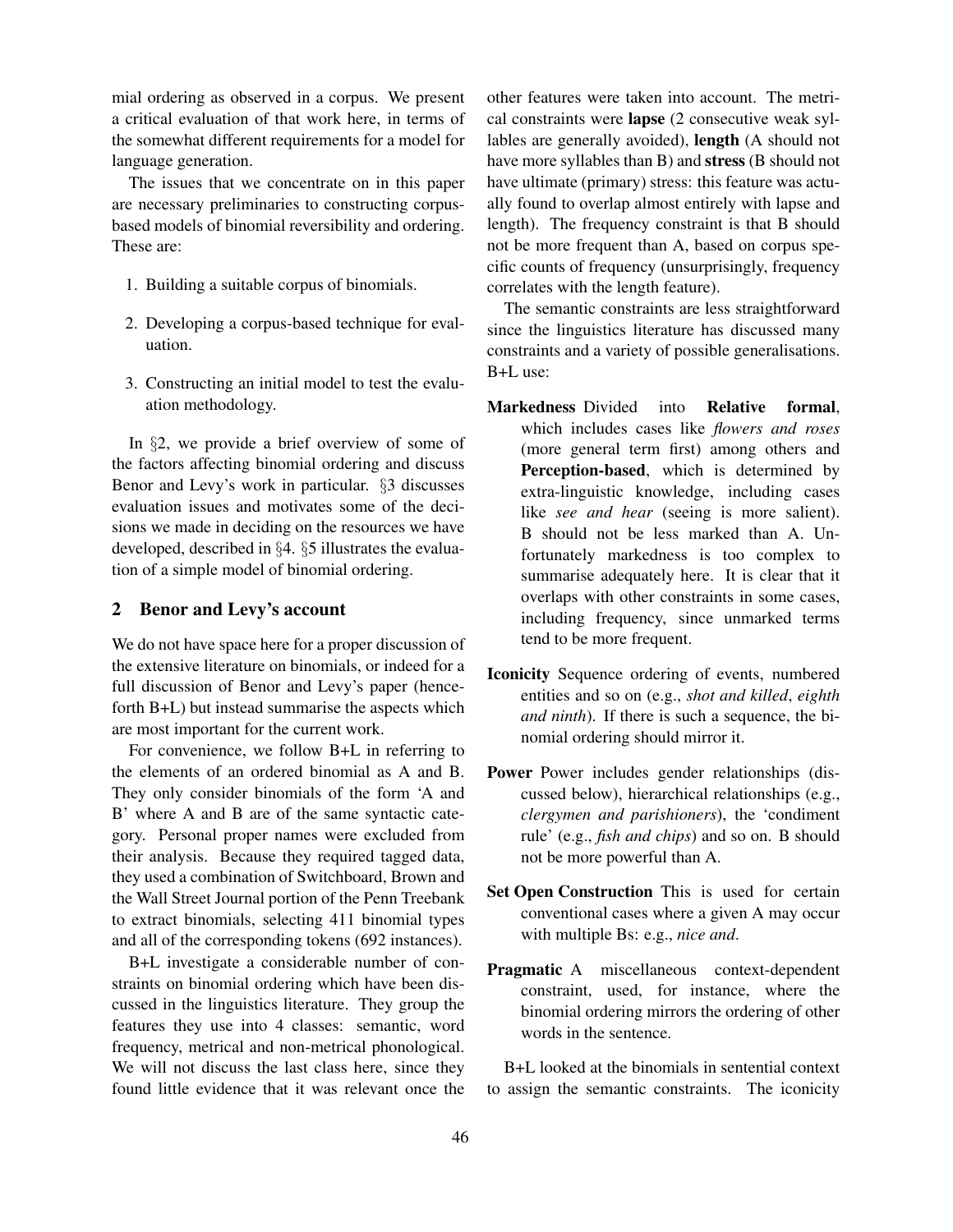constraint, in particular, is context-dependent. For example, although the sequence *ninth and eighth* looks as though it violates iconicity, we found that a Google search reveals a substantial number of instances, many of which refer to the ninth and eighth centuries BC. In this case, iconicity is actually observed, if we assume that temporal ordering determines the constraint, rather than the ordering of the ordinals.

The aspect of binomials which has received most attention in the literature is the effect of gender: words which refer to (human) males tend to precede those referring to females. For instance (with Google 3-gram percentages for binomials with the masculine term first): *men and women* (85%), *boys and girls* (80%), *male and female* (91%) (exceptions are *father and mother* (51%) and *mothers and fathers* (33%)). There is also an observed bias towards predominantly male names preceding female names. B+L, following previous authors, take gender as an example of the Power feature. For reasons of space we can only touch on this issue very superficially, but it illustrates a distinction between semantic features which we think important. Iconicity generally refers to a sequence of real world events or entities occuring in a particular order, hence its contextdependence. For verbs, at least, there is a truth conditional effect of the ordering of the binomial: *shot and killed* does not mean the same thing as *killed and shot*. Power, on the other hand, is supposed to be about a conventional relationship between the entities. Even if we are currently more interested in chips rather than fish or biscuits rather than tea, we will still tend to refer to *fish and chips* and *tea and biscuits*. The actual ordering may depend on culture, $<sup>2</sup>$  but the assumption is that, within a particular</sup> community, the power relationship which the binomial ordering depends on is fixed.

B+L analyse the effects of all the features in detail, and look at a range of models for combining features, with logistic regression being the most successful. This predicts the ordering of 79.2% of the binomial tokens and 76.7% of the types. When semantic constraints apply, they tend to outrank the metrical constraints. B+L found that iconicity, in

<sup>2</sup>Our favourite example is an English-French parallel text where the order of *Queen Elizabeth and President Mitterand* is reversed in the French.

particular, is a very strong predictor of binomial order.

B+L's stated assumption is that a speaker/writer knows they want to generate a binomial with the words A and B and decides on the order based on the words and the context. It is this order that they are trying to predict. Of course, it is clear that some binomials are non-compositional multiword expressions (e.g., *odds and ends*) which are listed in conventional dictionaries. These can be thought of as 'words with spaces' and, we would argue that the speaker does not have a choice of ordering in such cases. B+L argue that using a model which listed the fixed phrases would be valid in the prediction of binomial tokens, but not binomial types. We do not think this holds in general and return to the issue in §3.

B+L's work is important in being the first account which examines the effect of the postulated constraints in combination. However, from our perspective (which is of course quite different from theirs), there are a number of potential problems. The first is data sparsity: the vast majority of binomial types in their data occur only once. It is impossible to know whether both orderings are frequent for most types. Furthermore, the number of binomial types is rather small for full investigation of semantic features: e.g., Power is marked on only 26 types. The second issue is that the combined models which B+L examine are, in effect, partially trained on the test data, in that the relative contribution of the various factors is optimized on the test data itself. Thirdly, the semantic factors which B+L consider have no independent verification: they were assigned by the authors for the binomials under consideration, a methodology which makes it impossible to avoid the possibility of bias. There was some control over this, in that it was done independently by the two authors with subsequent discussion to resolve disagreements. However, we think that it would be hard to avoid the possibility of bias in the 'Set open' and 'Pragmatic' constraints in particular. Some of the choices seem unintuitive: e.g., we are unsure why there is a Power annotation on *broccoli and cauliflower*, and why *go and vote* would be marked for Iconicity while *went and voted* is not. It seems to us that the definition of some of these semantic factors in the literature (markedness and power in particular) is suf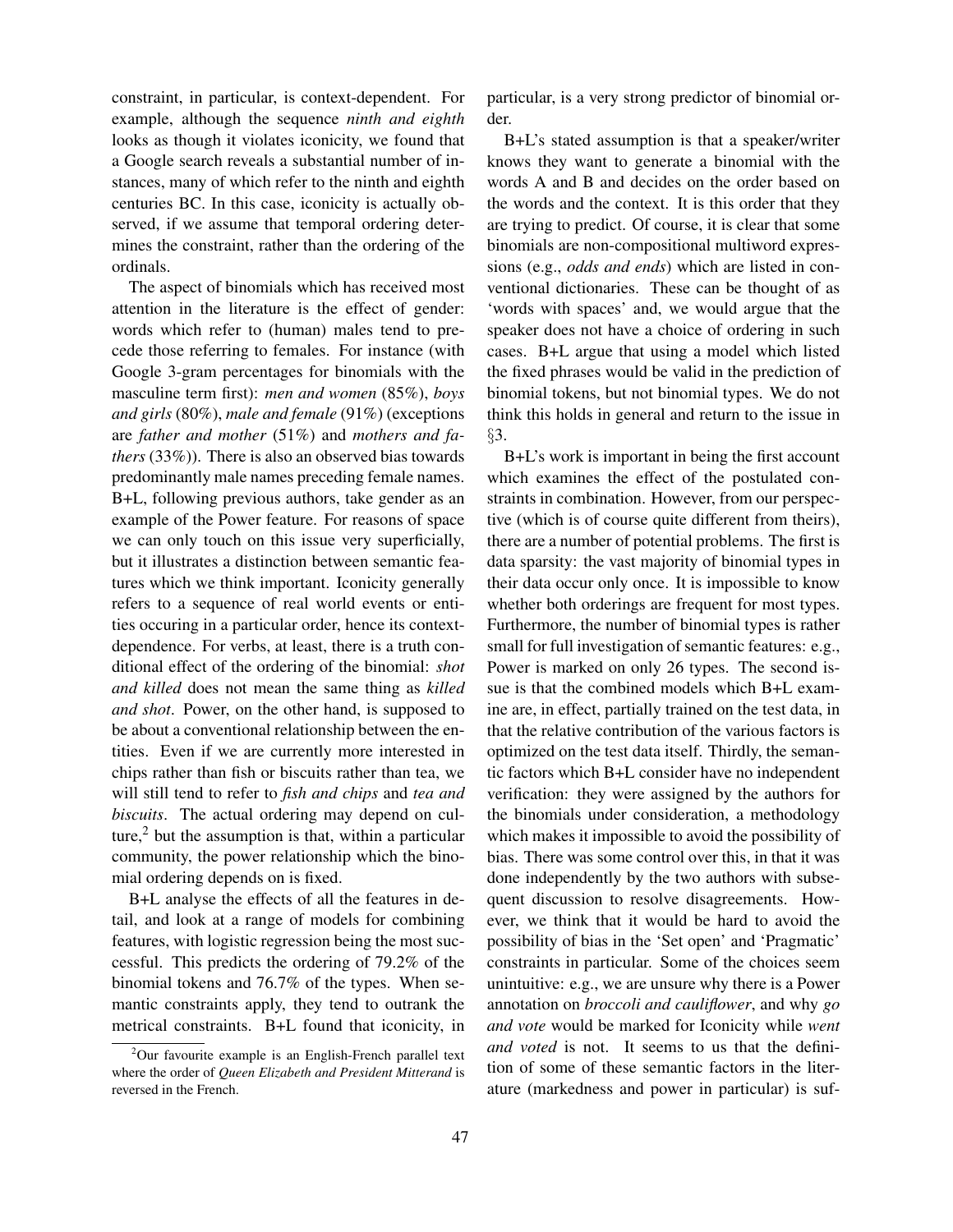ficiently unclear for reproducible annotation of the type now expected in computational linguistics to be extremely difficult.

Both for practical and theoretical reasons, we are interested in investigating alternative models which rely on a corpus instead of explicit semantic features. Native speakers are aware of some lexicalised and established binomials (see (Sag et al, 2002) for a discussion of lexicalisation vs establishment in multiword expressions), and will tend to generate them in the familiar order. Instead of explicit features being learned for the unseen cases, we want to investigate the possible role of analogy to the known binomials. For instance, if *tea and biscuits* is known, *coffee and cake* might be generated in that ordering by semantic analogy. The work presented in this paper is essentially preparatory to such experiments, although we will discuss an extremely simple corpus-based model in §5.

#### 3 Evaluating models of binomial ordering

In this section, we discuss what models of binomial ordering should predict and how we might evaluate those predictions.

The first question is to decide precisely what we are attempting to model. B+L take the position that the speaker/writer has in mind the two words of the binomial and chooses to generate them in one order or other in a particular context, but this seems problematic for the irreversible binomials and, in any case, is not directly testable. Alternatively we can ask: Given a corpus of sentences where the binomials have been replaced with unordered pairs of AB, can we generate the ordering actually found? Both of these are essentially token-based evaluations, although we could additionally count binomial types, as B+L do.

One problem with these formulations is that, to do them justice, our models would really have to incorporate features from the surrounding context. Factors such as postmodification of the binomial affect the ordering. This type of evaluation would clearly be the right one if we had a model of binomials incorporated into a general realisation model, but it is not clear it is suitable for looking at binomials in isolation.

Perhaps more importantly, to model the irre-

versible or semi-irreversible binomials, we should take into account the order and degree of reversibility of particular binomial types. It seems problematic to formulate the generation of a lexicalised binomial, such as *odds and ends*, as a process of deciding on the order of the components, since the speaker must have the term in mind as a unit. In terms of the corpus formulation, given the pair AB, the first question in deciding how to realise the phrase is whether the order is actually fixed. The case of established but compositional binomials, such as *fish and chips*, is slightly less clear, but there still seem good grounds for regarding it as a unit (Cruse, 1986). Furthermore, in evaluating a token-based realisation model, we should not penalise the wrong ordering of a reversible binomial as severely as if the binomial were irreversible. From these perspectives, developing a model of ordering of binomial types should be a preliminary to developing a model of binomial tokens. Context would be important in properly modelling the iconicity effect, but is less of an issue for the other ordering constraints. And even though iconicity is context-dependent, there is a very strongly preferred ordering for many of the binomial types where iconicity is relevant.

Thus we argue that it is appropriate to look at the question: Given two words A, B which can be conjoined, what order do we find most frequently in a corpus? Or, in order to look at degree of reversibility: What proportion of the two orderings do we find in a corpus? This means that we require relatively large corpora to obtain good estimates in order to evaluate a model.

Of course, if we are interested in analogical models of binomial ordering, as mentioned at the end of §2, we need a reasonably large corpus of binomials to develop the model. Ideally this should be a different corpus from the one used for evaluation. We note that some experiments on premodifier ordering have found a considerable drop in performance when testing on a different domain (Shaw and Hatzivassiloglou, 1999). Using a single corpus split into training and test data would, of course, be problematic when working with binomial types. We have thus developed a relatively novel methodology of using an automatically parsed corpus in combination with frequencies from Web data. This is discussed in the next section.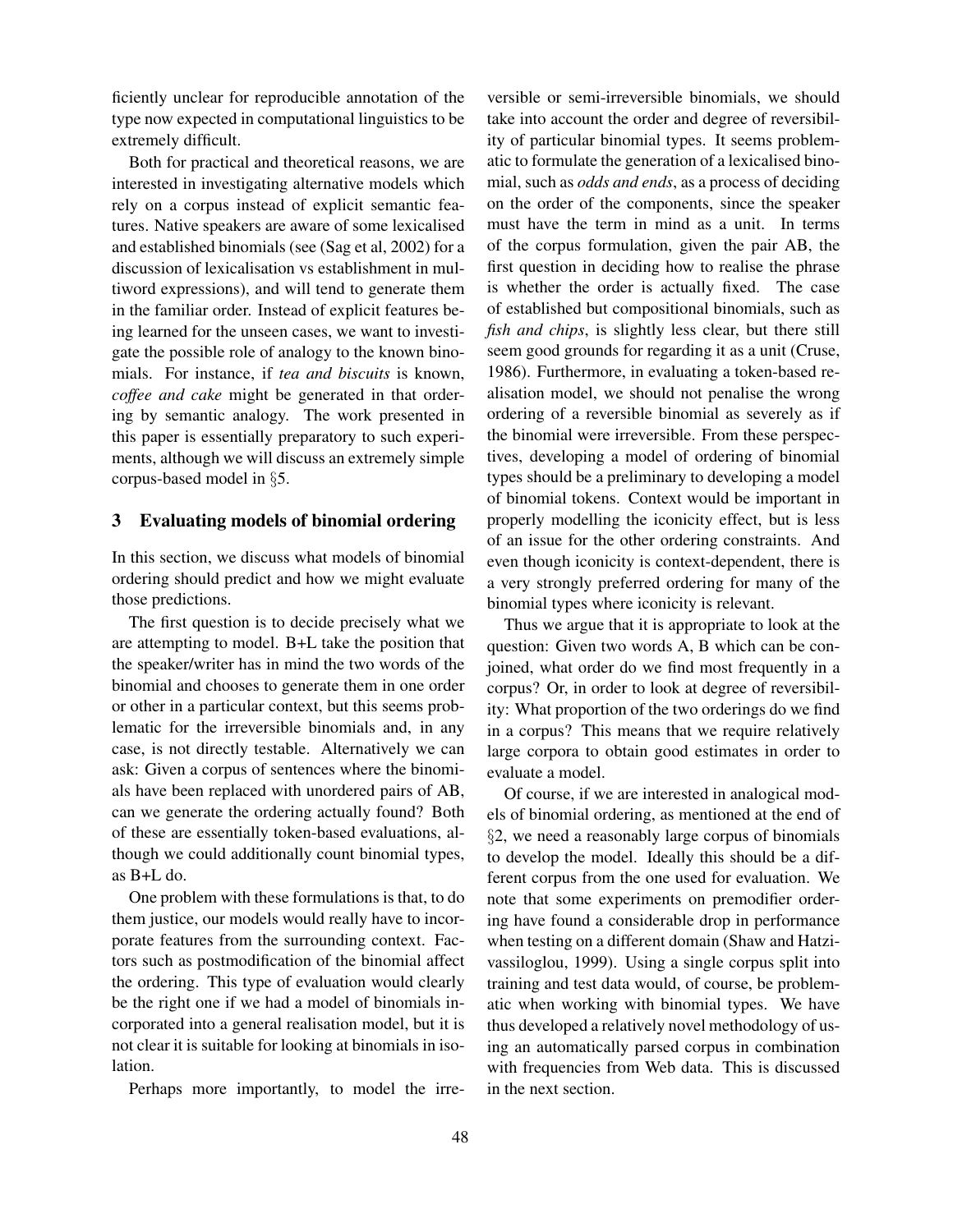# 4 Binomial corpora and corpus investigation

In this section, we describe the resources we have developed for investigating binomials and addressing some of the evaluation questions introduced in the previous section. We then present an initial analysis of some of the corpus data.

### 4.1 Benor and Levy data

The appendix of  $B+L$ 's paper<sup>3</sup> contains a list of the binomials they looked at, plus some of their markup. Although the size of the B+L dataset is too small for many purposes, we found it useful to consider it as a clean source of binomial types for our initial corpus investigation and evaluation. We produced a version of this list excluding the 10 capitalised examples: some of these seem to arise from sentence initial capitals while others are proper names which we decided to exclude from this study. We produced a manually lemmatised version of the list, which results in a slightly reduced number of binomial types: e.g., *bought and sold* and *buy and sell* correspond to a single type. The issue of lemmatisation is slightly problematic in that a few examples are lexicalised with particular inflections, such as *been and gone*. However, our use of parsed data meant that we had to use lemmatization decisions which were compatible with the parser.

#### 4.2 Wikipedia and the Google n-gram corpus

In line with B+L, we assume that binomials are made of two conjuncts with the same part of speech. It is not possible to use an unparsed corpus to extract such constructions automatically: first, the raw text surrounding a conjunction may not correspond to the actual elements of the coordination (e.g., the trigram *dictionary and phrase* in *She bought a dictionary and phrase book*); second, the part of speech information is not available. Using a parsed corpus, however, has disadvantages: in particular, it limits the amount of data available and, consequently, the number of times that a given type can be observed. In this section, we discuss the use of Wikipedia, which is small enough for parsing to be tractable but which turns out to have a fairly representative distribution of binomials. The latter point is demonstrated by comparison with a large dataset: the Google ngram corpus (Brants and Franz, 2006). Although the Google data is not suitable for the actual task of extracting binomials, because it is not parsed, we hypothesize it is usable to predict the preferred order of a given binomial and to estimate the extent to which it is reversible.

In order to build a corpus of binomials, we process the parsed Wikipedia dump produced by Kummerfeld et al (2010). The parse consists of grammatical relations of the following form:

$$
(gr\ word_1\_x\ word_2\_y\ ...\ word_n\_z)
$$

where  $gr$  is the name of the grammatical relation,  $word_{1...n}$  are the arguments of the relation, and  $x, y, \ldots z$  are the positions of the arguments in the sentence. The lemmatised forms of the arguments, as well as their part of speech, are available separately.

We used the first one million *and* coordinations in the corpus in these experiments. The conjuncts are required to have the same part of speech and to directly precede and follow the coordination. The latter requirement ensures that we retrieve true binomials (phrases, as opposed to distant coordinates). For each binomial in this data, we record a frequency and whether it is found in the reverse order in the same dataset. The frequency of the reverse ordering is similarly collected. Since we intend to compare the Wikipedia data to a larger, unparsed corpus, we merge the counts of all possible parts of speech for a given type in a given ordering, so the counts for *European and American* as nouns and as adjectives, for instance, are added together. We also record the preferred ordering (the one with the highest frequency) of the binomial and the ratio of the frequencies as an indication of (ir)reversibility. In line with our treatment of the B+L data, we disregarded the binomials that coordinate proper names, but noted that a large proportion of proper names found in the Wikipedia data cannot be found in the Google data.<sup>4</sup> The Google corpus also splits (most) hyphen-

<sup>3</sup>http://idiom.ucsd.edu/˜rlevy/papers/ binomials-sem-alpha-formatted

<sup>4</sup>This suggests that the Google n-gram corpus does not contain much (if any) of the Wikipedia data: the particular dump of Wikipedia from which the parsed data is extracted being in any case several years later than the date that the Google n-gram corpus was produced.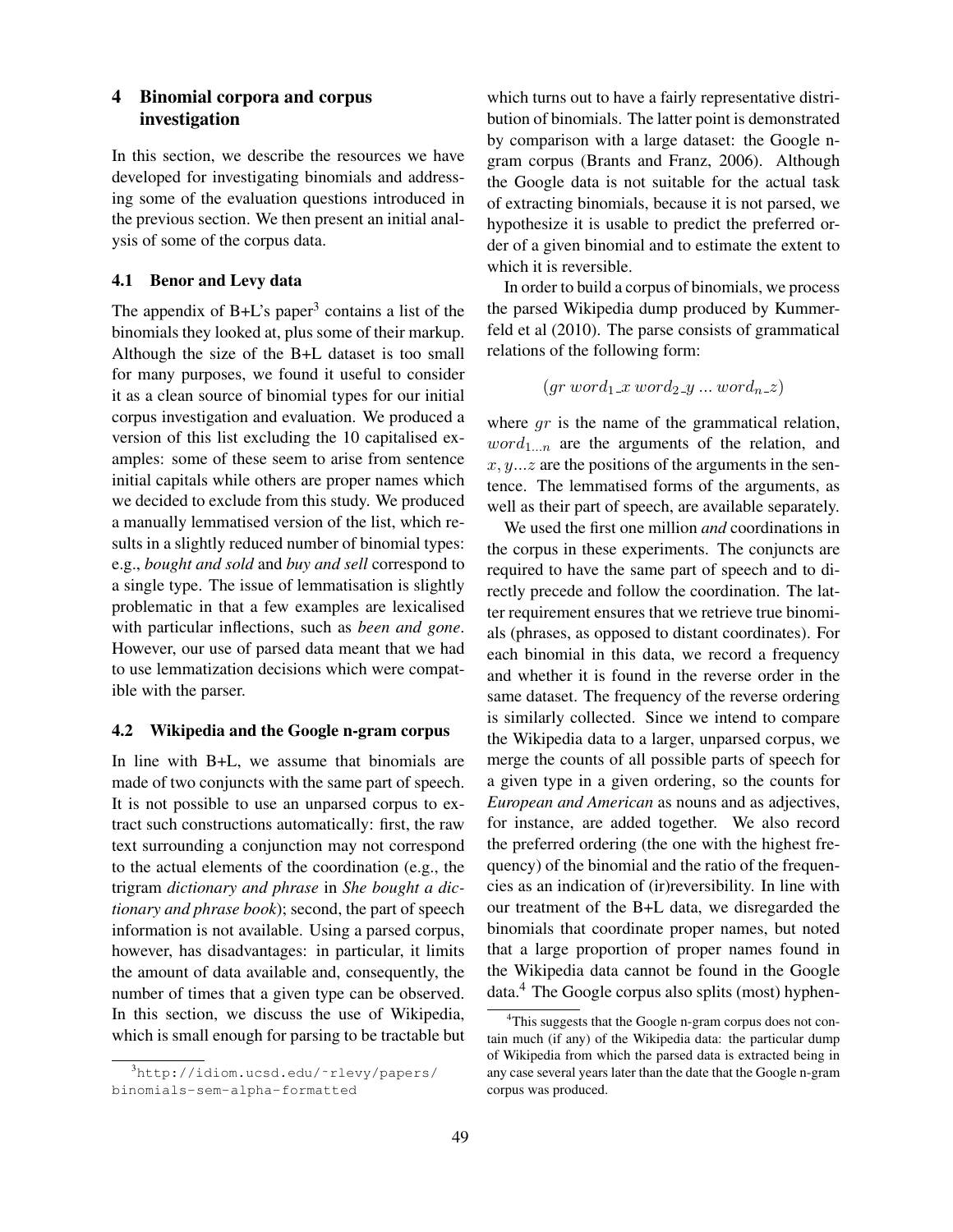ated words. Since hyphenation is notoriously irregular in English, we disregarded all binomials containing hyphenated words. The resulting data contains 279136 unique binomial types. Around 7600 of those types have a frequency of 10 or more in our Wikipedia subset. As expected, this leaves a large amount of data with low frequency.

We then attempt to verify how close the sparse Wikipedia data is to the Google 3-gram corpus. For each binomial obtained from Wikipedia, we retrieve the frequency of both its orderings in the Google data and, as before, calculate the ratio of the frequencies in the larger corpus. The procedure involves converting the lemmatised forms in the Wikipedia parse back into surface forms. Rather than using a morphological generator, which would introduce noise in our data, we search for the surface forms as they appeared in the original Wikipedia data, as well as for the coordinated base forms (this ensures high recall in cases where the original frequency is low). So for example, given the one instance of the binomial 'sadden and anger' in Wikipedia, appearing as *Saddened and angered* in the corpus, we search for *Saddened and angered*, *sadden and anger* and *anger and sadden*.

Around 30% of the Wikipedia binomials are not in the Google data. We manually spot checked a number of those and confirmed that they were unavailable from the Google data, regardless of inflection. Examples of binomials not found in the n-gram corpus include *dagger and saber*, *sagacious and firm* and (rather surprisingly) *gay and flamboyant*. 19% of the Wikipedia binomials have a different preferred order in the Google corpus. As expected, most of those have a low frequency in Wikipedia. For the binomials with an occurrence count over 40, the agreement on ordering is high (around 96%). Furthermore, many of those disagreements are not 'real' in that they concern binomials found with a high dispreferred to preferred order ratio. Disregarding cases where this ratio is over 0.3 lowers the initial disagreement figure to 7%. We will argue in §4.4 that true irreversibility can be shown to roughly correspond to a ratio of 0.1. At this cutoff, the percentage of disagreements between the two corpora is only 2%. Thus we found no evidence that the encyclopaedic nature of Wikipedia has a significant skewing effect on the frequencies. We thus believe that Wikipedia is a suitable dataset for training an automatic binomial ordering system.

### 4.3 Lexicalisation

Our basic methodology for investigation of lexicalisation was to check online dictionaries for the phrases. However, deciding whether a binomial should be regarded as a fixed phrase is not entirely straightforward. For instance, consider *warm and fuzzy*. At first sight, it might appear compositional, but the particular use of *fuzzy*, referring to feelings, is not the usual one. While *warm and fuzzy* is not listed in most dictionaries we have examined, it has an entry in the *Urban Dictionary*<sup>5</sup> and is used in examples illustrating that particular usage of *fuzzy* in the online Merriam-Webster.<sup>6</sup> Another case from the B+L data is *nice and toasty*, which again is used in a Merriam-Webster example.<sup>7</sup>

We therefore used a manual search procedure to check for lexicalisation of the B+L binomials. We used a broad notion of lexicalisation, treating a phrase as lexicalised if it occurred as an entry in one or more online English dictionaries using Google search. We included a few phrases as semi-lexicalised when they were given in examples in dictionaries produced by professional lexicographers, but this was, to some extent, a subjective decision. Since such a search is time-consuming, we only checked examples which one of us (a native British English speaker) intuitively considered might be lexicalised. We first validated that this would not cause too great a loss of recall by checking a small subset of the B+L data exhaustively: this did not reveal any additional examples.

Using these criteria, we found 39 lexicalised binomial types in the B+L data, of which 7 were semi-lexicalised.<sup>8</sup> The phrases *backwards and forwards*, *backward and forward*, *day and night*, *salt and pepper* and *in and out* are lexicalised (or semilexicalised) in both orders.

<sup>5</sup>http://www.urbandictionary.com/

<sup>6</sup>http://www.merriam-webster.com/

<sup>&</sup>lt;sup>7</sup>The convention of indicating semi-fixed phrases in examples is quite common in lexicography, especially in dictionaries intended for language learners.

<sup>8</sup>There are 40 tokens, because *cut and dry* and *cut and dried* are both lexicalised. An additional example, *foot-loose and fancy-free*, might be included, but we did not find it in any dictionary with that hyphenation.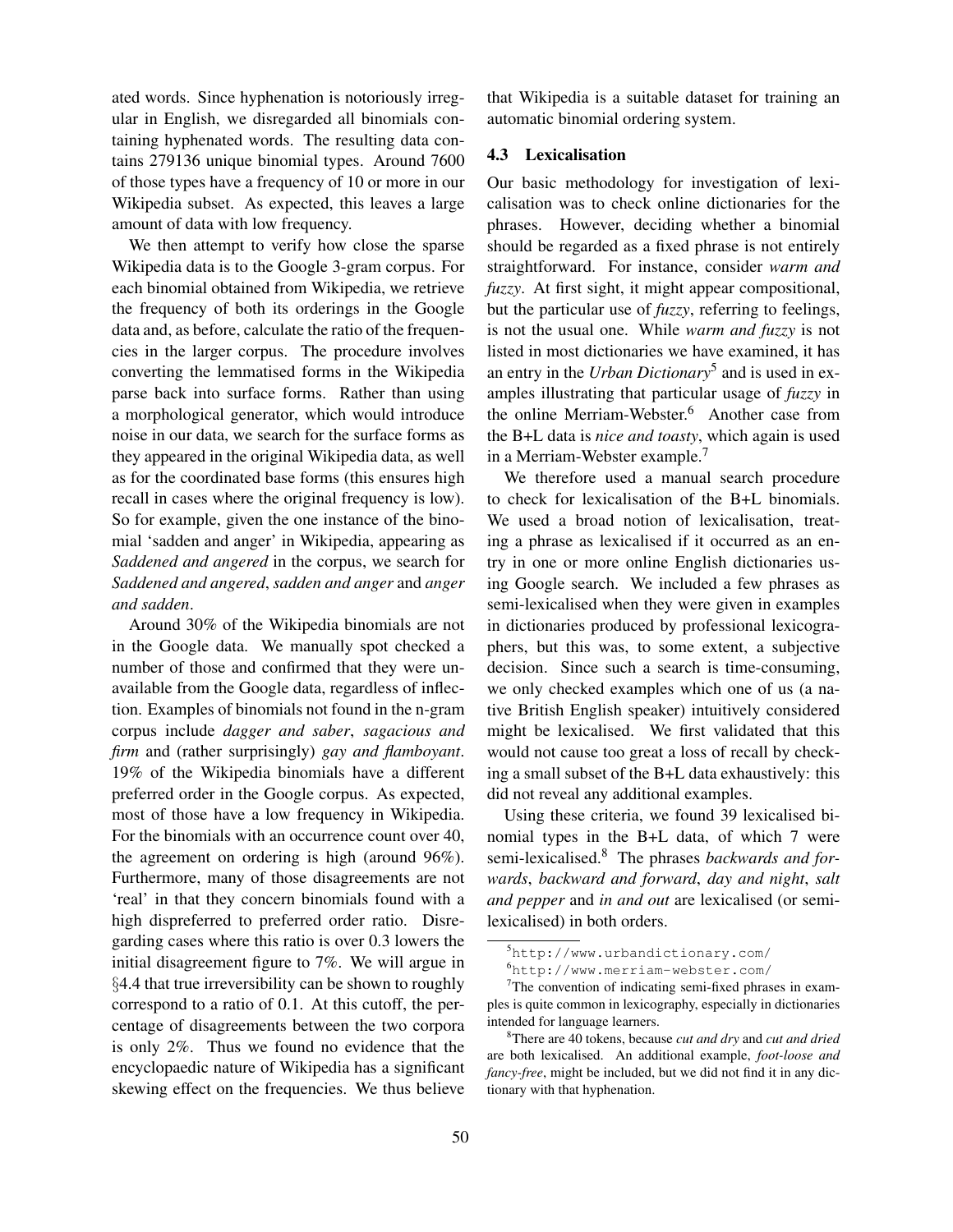#### 4.4 Reversibility and corpus evidence

There are a number of possible reasons why a particular binomial type AB might (almost) always appear in one ordering (*A and B* or *B and A*):

- 1. The phrase *A and B* (*B and A*) might be fully lexicalised (word with spaces).
- 2. The binomial might have a compositional meaning, but have a conventional ordering. A particular binomial AB might be established with that ordering (e.g., *gin and tonic* is established for most British and American speakers) or might belong to a conventional pattern (e.g., *armagnac and blackcurrant*, *sole and artichokes*).
- 3. The binomial could refer to a sequence of real world events or entities which almost invariably occur in a particular order. For example, *shot and killed* has a frequency of 241675 in the Google 3-gram corpus, as opposed to 158 for *killed and shot*. This ratio is larger that that of many of the lexicalised binomials.

Relatively few of the binomials from the B+L data are completely irreversible according to the Google 3-gram data. There are instances of the reverse of even obviously fixed phrases, such as *odds and ends*. Of course, there is no available context in the 3-gram data, but we investigated some of these cases by online search for the reversed phrases. This indicates a variety of sources of noise, including wordplay (e.g., Beckett's play *Ends and Odds*), different word senses (e.g., *toasty and nice* occurs when *toasty* is used to describe wine) and false positives from hyphenated words etc.

We can obtain a crude estimate of extent to which binomials which should be irreversible actually turn up in the 'wrong' order by looking at the clearly lexicalised phrases discussed in §4.3. Excluding the cases where both orders are lexicalised, the mean proportion of inverted cases is about 3%. There are a few outliers, such as *there and back* and *now and then* which have more than 10% inverted: however, these all involve very frequent closed class words which are more likely to show up in spurious contexts. We therefore tentatively conclude that up to

10% of the tokens of a open-class irreversible binomial could be inverted in the 3-gram corpus, but that we can take higher ratios as evidence for a degree of genuine reversibility.

#### 5 An initial model

We developed an initial n-gram-based model for ordering using the Wikipedia-derived counts. The approach is very similar to that presented in (Malouf, 2000) for adjective ordering. We use the observed order of binomials where possible and back off to counts of a lexeme's position as first or second conjunct over all binomials (i.e., we use what Malouf refers to as positional probabilities).

To be more precise, assume that the task is to predict the order  $a \prec b$  or  $b \prec a$  for a given lexeme pair a,b. We use the notation  $C(a \text{ and } b)$  and  $C(b \text{ and } a)$ to refer to the counts in a given corpus of the two orderings of the binomial (i.e., we count all inflections of  $a$  and  $b$ ).  $C(a$  and) refers to the count of all binomials with the lexeme  $a$  as the first conjunct,  $C$ (and a) all binomials with a as the second conjunct, and so on. We predict  $a \prec b$ 

if 
$$
C(\text{a and b}) > C(\text{b and a})
$$
  
or  $C(\text{a and b}) = C(\text{a and b})$   
and  
 $C(\text{a and})C(\text{and b}) > C(\text{b and})C(\text{and a})$ 

and conversely for  $b \prec a$ . Most of the cases where the condition  $C(a \text{ and } b) = C(a \text{ and } b)$  is true occur when  $C(a \text{ and } b) = C(a \text{ and } b) = 0$  but we also use the positional probabilities to break ties in the counts. We could, of course, define this in terms of probability estimates and investigate various forms of smoothing and interpolation, but for our initial purposes it is adequate to see how this very simple model behaves.

We obtained counts for the model from the Wikipedia-derived data and evaluated it on the binomial types derived from B+L (as described in §4.1). There were only 9 cases where there was no prediction, so for the sake of simplicity, we default to alphabetic ordering in those cases. In Table 1, we show the results evaluating against the B+L majority decision and against the Google 3-gram majority. Because not all the B+L binomials are found in the Google data, the numbers of binomial types evaluated against the Google data is slightly lower. In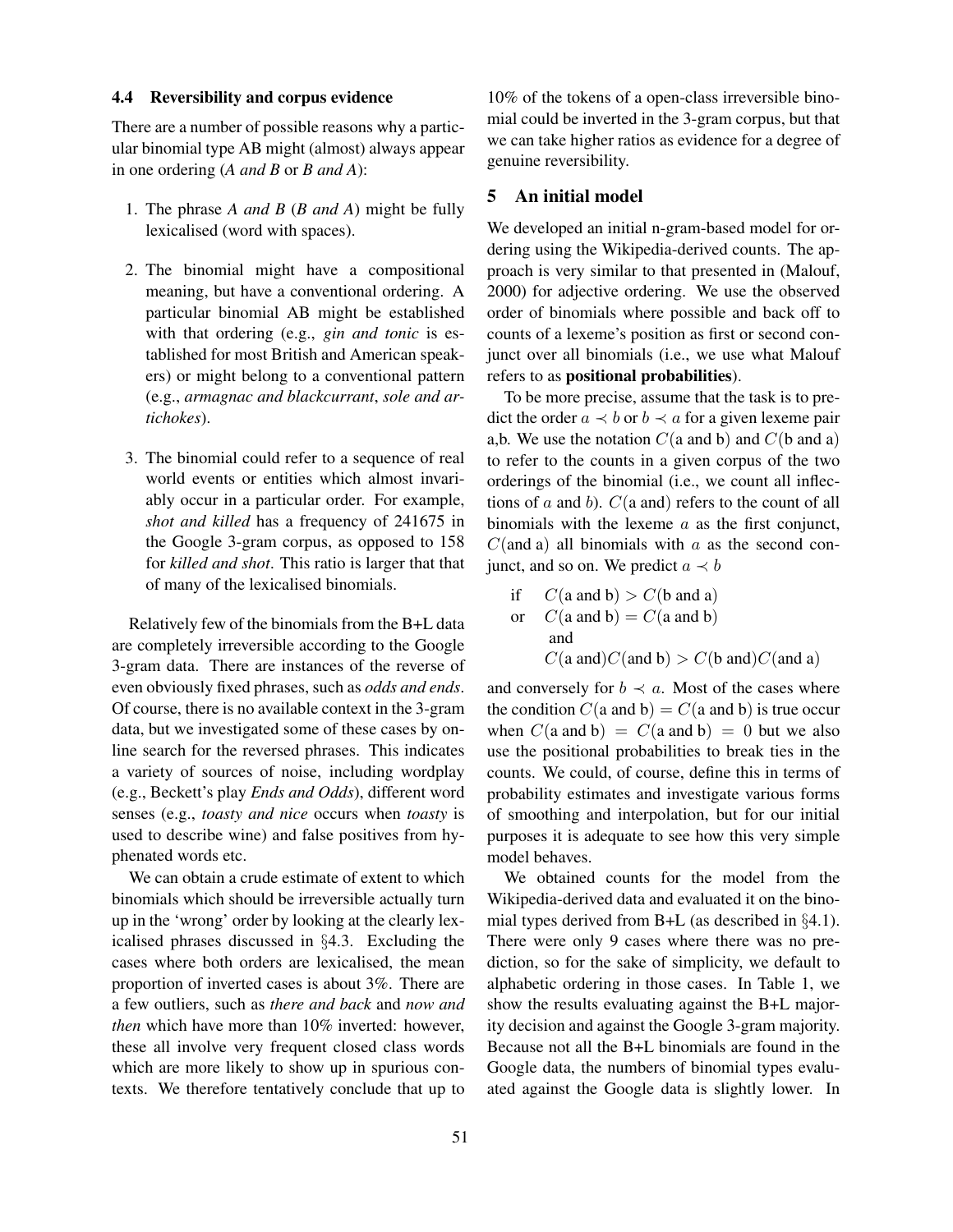addition to the overall figures, we also show the relative accuracy of the bigram prediction vs the backoff and the different accuracies on the lexicalised and non-lexicalised data. In Table 2, we group the results according to the ratio of the less frequent order in the Google data and by frequency.

Unsurprisingly, performance on more frequent binomials and lexicalised binomials is better and the bigram performance, where available, is better than the backoff to positional probabilities. The scores when evaluated on the Google corpus are generally higher than those on the B+L counts, as expected given the noise created by the data sparsity in B+L combined with the effect of frequency.

One outcome from our experiments is that it does not seem essential to treat the lexicalised examples separately from the high frequency, low reversibility cases. Since determining lexicalisation is timeconsuming and error-prone, this is a useful result.

The model described does not predict whether or not a given binomial is irreversible, but our analysis of the data strongly suggests that this would be important in developing more realistic models. An obvious extension would be to generate probability estimates of orderings and to compare these with the observed Google 3-gram data.

Although n-gram models are completely standard in computational linguistics, their applicability to modelling human performance on a task is not straightforward. Minimally, if we were to propose that humans were using such a model as part of their decision on binomial ordering, it would be necessary to demonstrate that the counts we are relying on correspond to data which it is plausible to assume that a human could have been exposed to. This is not a trivial consideration. We would, of course, expect to obtain higher scores on this task by using counts derived from the Google n-gram corpus rather than from Wikipedia, but this would be completely unrealistic from a psycholinguistic perspective. We should emphasize, therefore, that the model presented here is simply intended as an initial exercise in developing distributional models of binomial ordering, which allows us to check whether the resources we have developed might be an adequate basis for more serious modelling and whether the evaluation schemes are reasonable.

### 6 Conclusion

We have demonstrated that we can make use of a combination of corpora to build resources for development and evaluation of models of binomial ordering.<sup>9</sup> One novel aspect is our use of an automatically parsed corpus, another is the use of combined corpora. If binomial ordering is primarily determined by universal linguistic factors, we would not expect the relative frequency to differ very substantially between large corpora. The cases where we did observe differences in preferred ordering between the Wikipedia and Google data are predominantly ones where the Wikipedia frequency is low or the binomial is highly reversible. We have investigated several properties of binomials using this data and produced a simple initial model. We tested this on the relatively small number of binomials used by Benor and Levy (2006), but in future work we will evaluate on a much larger subset of our corpus. Our intention is to develop further models which use analogy (morphological and distributional semantic similarity) to known binomials to predict degree of reversibility and ordering. This will allow us to investigate whether human performance can be modelled without the use of explicit semantic features.

We briefly touched on Malouf's (2000) work on prenominal adjective ordering in our discussion of the initial model. There are some similarities between these tasks, and in fact adjectives in binomials tend to occur in the same order when they appear as prenominal adjectives (e.g., *cold and wet* and *cold wet* are preferred over the inverse orders). However, the binomial problem is considerably more complex. Binomials are much more variable because they involve all the main syntactic categories. Furthermore, adjective ordering is considerably easier to investigate because an unparsed corpus can be used, the semantic features which have been postulated are more straightforward than for binomials and lexicalisation of adjective sequences is not an issue. We hypothesize that it should be possible to develop similar analogical models for adjective ordering and binomials which could be relevant for other constructions where ordering is only partially determined by syntax. In the long term, we would like to in-

<sup>9</sup>Available from http://www.cl.cam.ac.uk/ research/nl/nl-download/binomials/